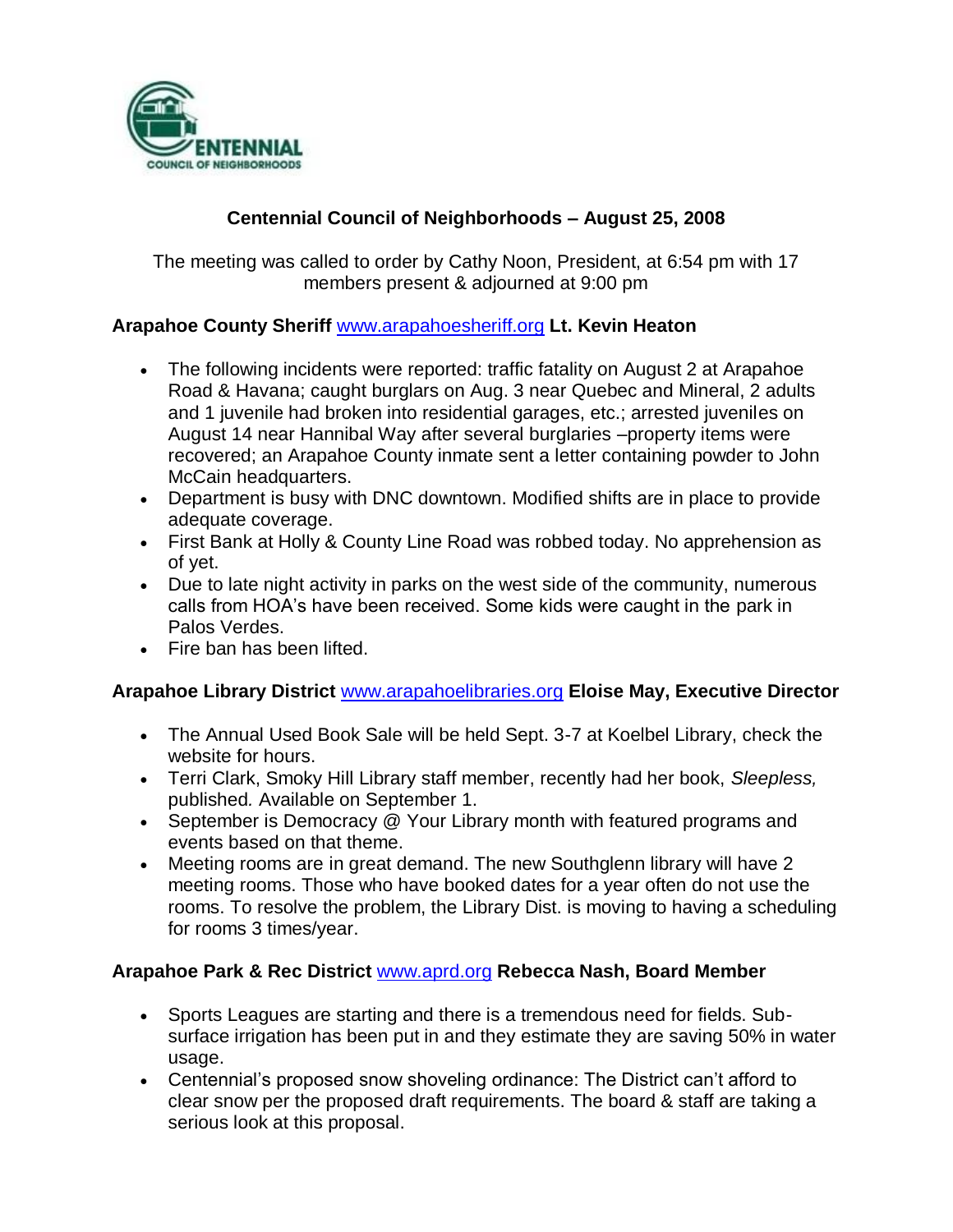# **Fire Districts Chief Jerry Rhodes, Cunningham Fire District**

- The DNC has experienced no difficulties at this point. Even though lots of preparation has taken place, one point to remember is to prepare for an event of this size every 10 years.
- Fire Rescue International was held downtown and was successful event showcasing new equipment.
- Fire Prevention week is scheduled beginning October 9. Fire trucks will appear at the schools & in some cases, classes will come to fire stations. A safety campaign is involved.
- On Oct. 4, Annual Pancake Breakfast at Cunningham Fire Station 2, Smoky Hill & Buckley, 9:00-noon.
- During the DNC, the South Metro Fire Administration Building will require a lengthy process to access the building. Contacts should be made by electronic means.
- Parker/South Metro Fire Station #75 (on Jordan Rd. between E-470 and Lincoln Ave) will hold an Open House on Explorer Program from 6:30-9:00 pm., Sept. 3. Contact the Parker Fire District at 720-274-3700. The Sheriff's Dept. has an Explorer Program for a badge in law enforcement for H.S. age youth. Fire Depts. are working with Boy Scouts and Girl Scouts on badge programs.
- On Labor Day weekend, firefighters will be out doing some fundraising for muscular dystrophy.
- [www.cfpd.org](http://www.cfpd.org/) [www.littletongov.org](http://www.littletongov.org/) [www.parkerfire.org](http://www.parkerfire.org/)  [www.southmetro.org](http://www.southmetro.org/)

# **Cherry Creek Schools Wendy DeBell, Community Partnership**

- Two September events:  $8<sup>th</sup>$  annual Fitness Festival registration needed. All Middle Schools & High Schools will host Congressional Medal of Honor recipients on Sept. 12.
- Aagje Barber, School Board president, & Margie Adams, provided information on questions 3A and 3B on the November ballot. 3A would provide an additional \$18M for the operational budget. Issue 3B is a bond proposal of \$302.5M for renovations, capital improvements, safety improvements, global positioning system, 3 new elem. schools, and 3 new middle schools, etc. The mill levy increase will cost \$58/yr, or \$5/month for a \$336,000 home. More information at www.VoteYes3A3B.com.

# **South Suburban Park and Rec** [www.ssprd.org](http://www.ssprd.org/) **Jean Flynn Ray, Community Relations**

- Puppy Paddle, Sat., Sept. 6, at Holly Pool from  $2 4:00$  pm. Pre-registration is \$5 or \$7 at the entrance.
- NFL Punt, Pass & Kick competition for youth, 8-15, on Sept. 20 at David Lorenz Park. Birth certificate needed. Registration at 9:00 and the event at 10:00 am.
- Budget process is underway. Comments taken on Sept. 10, 7:30 pm. Hearing on fees is October 8, 7:30 pm.
- Tighten your Tummy: Extra punches on Punch cards when you register and 10% discount on your personal trainer.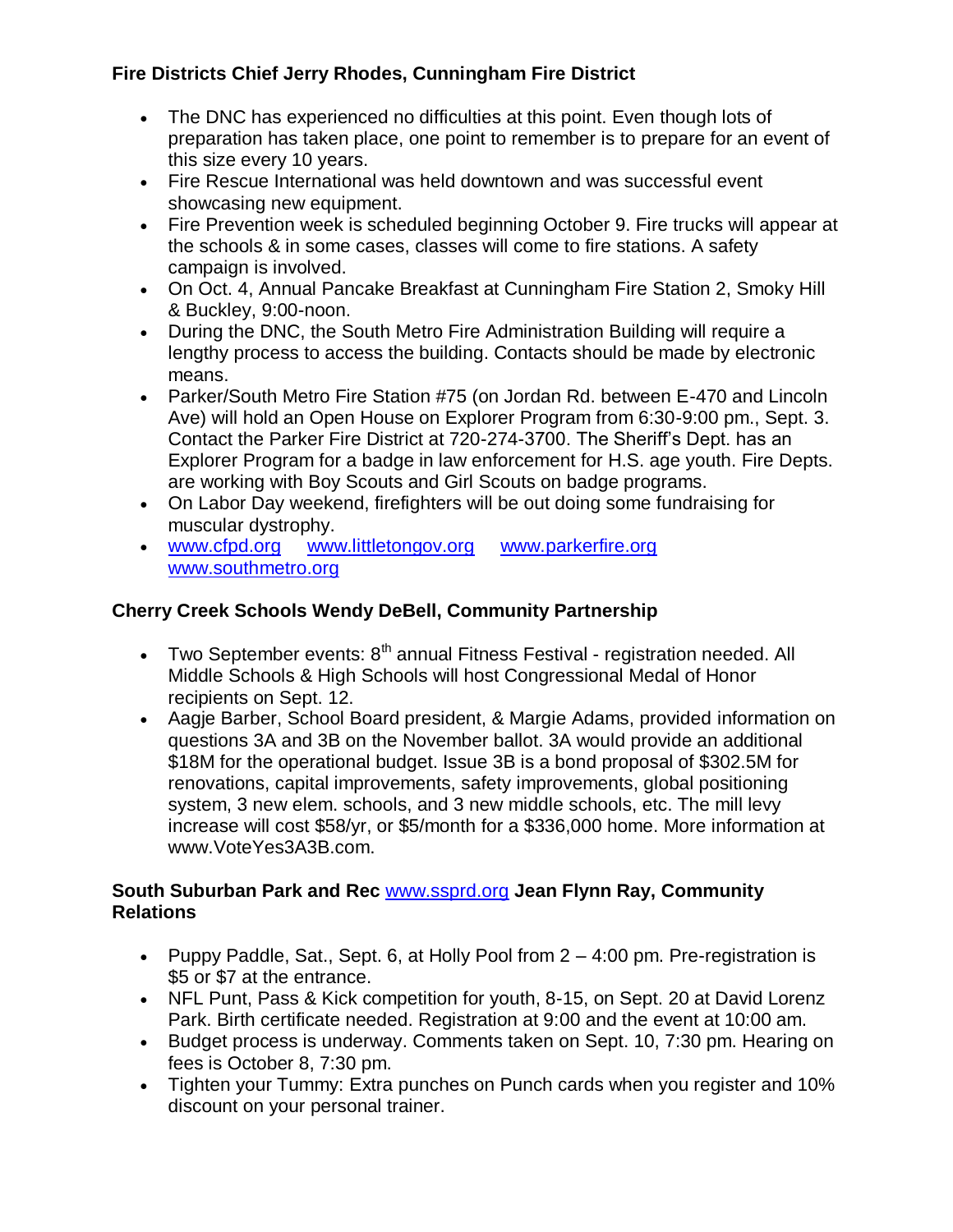## **City of Centennial** [www.centennialcolorado.com](http://www.centennialcolorado.com/) **Ron Weidmann, City Council, District IV**

- Reorganizing the parks board as a Board rather than a committee.
- The budget process is underway.
- Survey on the snow shoveling ordinance is due back soon.

## **Residential Building Fees Wayne Reed & Tom Pitchford, Centennial Building Dept.**

- Planning Dept. will do an RFP for a re-write of the land use code & for the Southglenn Sub-Area Plan.
- Tom Pitchford: A homeowner's seminar will bring homeowners up to speed on what the code requires, show the process, and address questions regarding building a deck in the City.
- Valuation Comparison with Neighboring Communities for building a deck: Homeowners should get the permit before buying material. The fee for the permit includes the Use tax. Show the copy of the permit to the vendor when purchasing construction materials for the project. You will be exempt from city and county sales tax on the purchase. Refund checks can be made under certain circumstances. If purchase is made outside of the City, then approach that particular city for a refund.
- Centennial fees are in the medium range compared to neighboring communities. Turn around time for a permit for a deck is 7.3 days. Use taxes are based on 50% of the valuation. In Centennial the average wood deck is \$14/sq. ft. Contractors should be licensed by Centennial. Benefit of having a permit: one gets a state certified inspector who has been trained on reinstallation and/or life safety function. Code standards change frequently. To get a license in Centennial, a contractor must show he has liability insurance, the ability to provide workman's comp, and a test may be required. A permit is not required when replacing items in the home 'like for like' e.g. (sink for a sink) as it is considered maintenance. The code is never retroactive to work previously done.
- Online Information: complete fee schedule and handouts available for decks, roofs, room additions, etc.
- Neighborhood Resource Guide: If HOA is registered with the city, a free updated copy will be sent annually.

# **CenCON Business**

### **Cathy Noon, President**

- C.J. Whelan was unanimously elected  $2^{nd}$  Vice President for Plans to replace Jim Levy.
- Cathy Noon reviewed the plans process which occurs within a 21-day timeline. Sub-committee is comprised of Cathy Noon, Rhonda Livingston, Don Doerr, & C.J. Whelan. More members are welcome. This committee will meet 2<sup>nd</sup> Tuesday of the month, 8:30 am, Einstein's at Arapahoe and Peoria, and also 1 hour before the CenCON meeting.
- Tour of Southglenn was very well received. Chief librarian got to see the location of the new library.